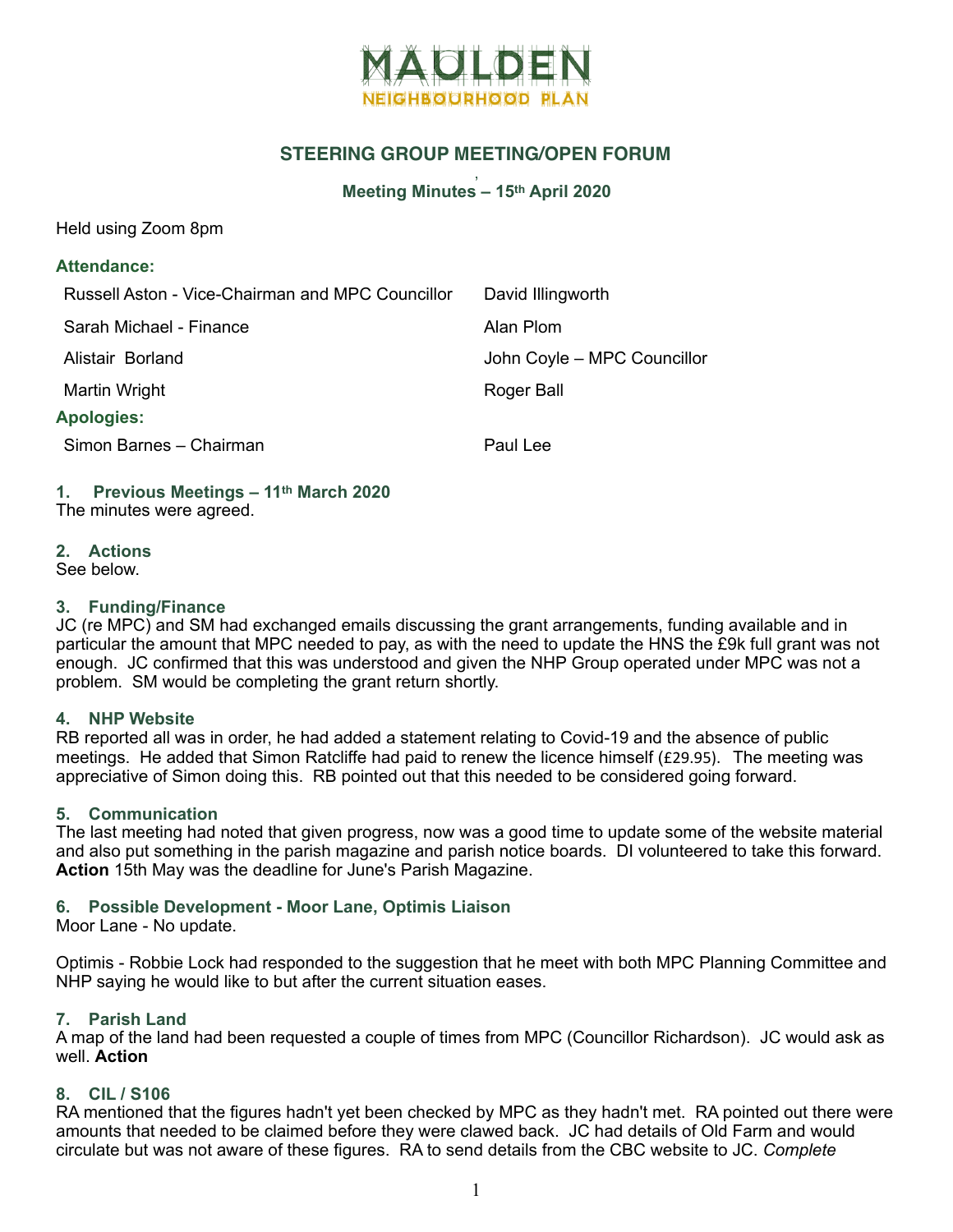## **9. Climate Change**

AB explained that many aspects relating to Climate Change were already included in the draft policies. RA suggested that reference to climate change be included in the foreword and introductions. RA mentioned the webinar (Wed, Apr 22, 2020 12:30 PM - 2:00 PM BST - details previously circulated) and said he would be attending and others could.

### **10. CBC Engagement**

Both RA and DI had contacted Tom Price but with no response. DI to continue to chase and SM would also enquire within CBC. Getting Tom Price's input was thought to be a good step to take before engaging a consultant for advice.

#### **11. Consultants**

DI had made contact with Sally Chapman and her fees were £70ph / £520 pd. DI offered to make contact with others **Action** , AB reminded the meeting that he had provided names -

*12th Feb mins - Details of some independent examiners who had been involved with other NHPs had been identified by AB:* 

- *Andrew Freeman*
- *Patrick Whitehead*
- *Andrew Ashcroft*
- *Nigel McGurk*

#### **12. Policy Drafting - process and progress**

AB advised that he had spent 30 hours or so on researching and drafting policies. PL was now compiling them into the draft plan. All please consider when circulated idc and where appropriate provide written responses with alternative wording.

RB suggested MPC see and comment on the policies at an early opportunity.

Sections:

- a. **Traffic**  AP still intends to speak with speedwatch but for now close this task.
- **b. Intro, aims and goals** SM had produced a draft. All to consider and pass comments back to SM. **Action**
- **c. Maps**  RA had exchanged email correspondence with Nigel Coote about using MagicMaps. RA had resorted to using snip as it was difficult to download. AB mentioned that cutting and pasting from the Local Plan was an option.
- **d. Village description / summary -** SM asked for some help. JC had a document he would share as a soft copy.
- **e. Conclusion**

#### **13. Consultation Record**

AP had shared just before the meeting. All to consider and pass comments back to AP.

#### **14. Regulation 14 Consultation**

This is the next big step - all to consider. Flitton, Greenfield and Pulloxhill were at this stage and RA would speak with them to get details.

#### **15. Meetings**

Next meeting to be scheduled a week after PL circulates the draft plan. All to have read and commented for the meeting. RA to arrange

#### **Outstanding Actions**

| Date<br><b>Action</b><br>---- | Who | odate<br>. |
|-------------------------------|-----|------------|
|-------------------------------|-----|------------|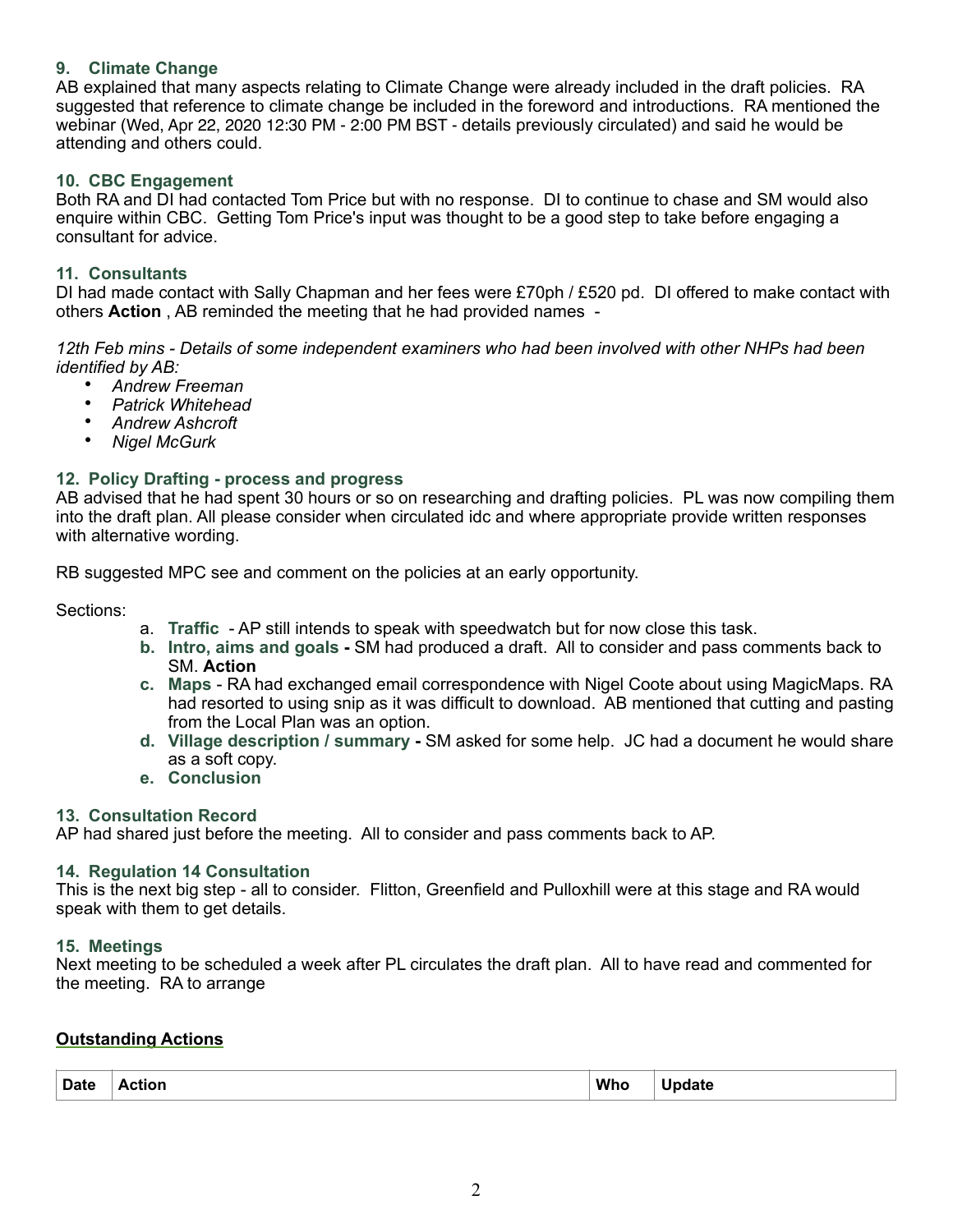| 14<br>May              | Investigate getting maps for NHP.<br>Mar 20 - Contact Nigel Coote                                                                                                             | <b>RA</b>        | Aug 19 - RA has the email link<br>and will progress.<br>Oct & Nov 19 - Looking through<br>Public Sector Mapping emails.<br>no joy yet<br>Apr - Complete |
|------------------------|-------------------------------------------------------------------------------------------------------------------------------------------------------------------------------|------------------|---------------------------------------------------------------------------------------------------------------------------------------------------------|
| 2 <sub>nd</sub><br>Oct | 'Affordable Housing' - RA to circulate papers re development, JC to<br>circulate summary details covering all developments.                                                   | <b>JC</b>        | Papers re 'Land adj 129A and 131<br>Clophill Rd' circulated. Complete<br>ii) Summary details (just Old<br>Farm) to be circulated<br>Apr - JC to send    |
| 8 <sup>th</sup><br>Jan | <b>Contact Tom Price at CBC</b>                                                                                                                                               | DI/RA            | Being chased                                                                                                                                            |
| 29<br>Jan              | Add in to the Policy and Control Document                                                                                                                                     | RA,<br>AP, RB    | $RA$ – complete<br>$AP & RB - TBC$<br>Apr - Action stale - Close                                                                                        |
| 12 <sub>2</sub><br>Feb | Details of MPC Land from MPC                                                                                                                                                  | RA/<br><b>JC</b> | Apr - Details received but map<br>would be useful and requested.                                                                                        |
| 11<br>Mar              | Website wording and communication in general - Now is a good<br>time to update some of the material and also put something in the<br>parish magazine and parish noticeboards. | DI               | Apr - DI volunteered                                                                                                                                    |
| 11<br>Mar              | Optimis - NHP to attend meeting with MPC Planning                                                                                                                             | <b>RA</b>        | Contacted and will take place<br>after current Covis-19 situation<br>eases. Close                                                                       |
| 11<br>Mar              | Consultants<br>a) Contact Sally Chapman and Ann Paice<br>b) [April] - Contact others / examiners                                                                              | <b>DI</b>        | a) - Sally Chapman contacted                                                                                                                            |
| 11<br>Mar              | S106 details - Details from CBC website. Need to validate with<br><b>MPC</b>                                                                                                  | <b>RA</b>        | Apr - Ongoing MPC not met                                                                                                                               |
| 15<br>Apr              | Respond to SM re Introduction etc                                                                                                                                             | All              |                                                                                                                                                         |
| 15<br>Apr              | Respond to AP re consultation record                                                                                                                                          | All              |                                                                                                                                                         |

# **Long Term To Do / Task List**

| Arrange next meeting                                                                                    | <b>RA</b> |
|---------------------------------------------------------------------------------------------------------|-----------|
| Assumption that Maulden is a medium size village.                                                       |           |
| Engage with the Historical Society to obtain their views and input. To be used to validate the policies | JС        |
| 4 basic conditions<br>* Have regard to national plan (NPPF. Government planning practice guidelines)    |           |
| * Contribute to sustainable development                                                                 |           |
| * Conformity with local area strategic policies. CBC Local Plan references to be added                  |           |
| * Compatible with EU obligations                                                                        |           |
| Speak with CBC - Tom Price                                                                              |           |
| Expert / consultant to be sourced.                                                                      |           |